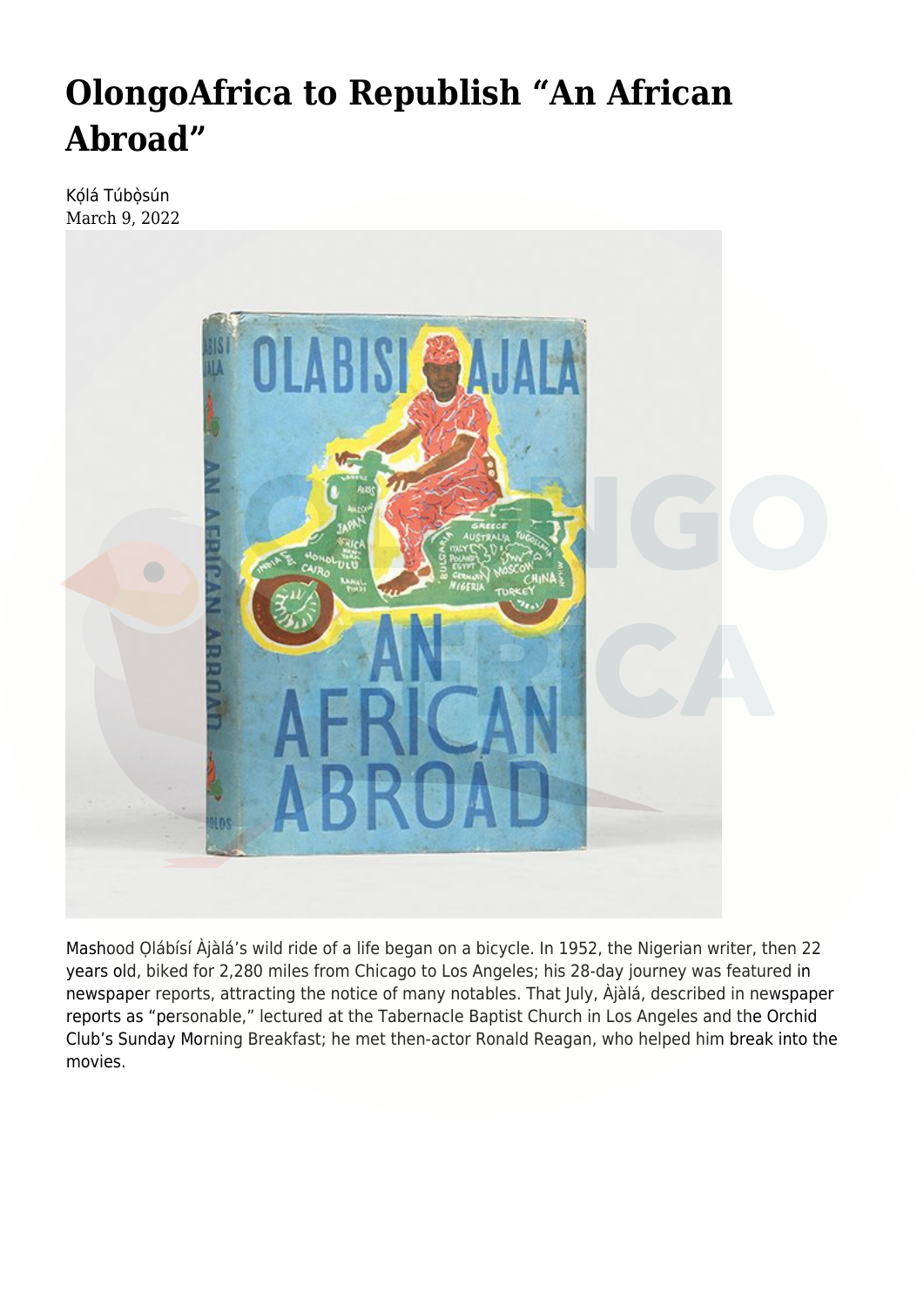

## Àjàlá played "Jacques" in this 1953 film

Àjàlá's private life in America featured multiple trysts, courtroom dramas, a climb to the top of a 90 foot tower, and eventual deportation, all added to his myth. Eventually, he would travel around the world, meeting Nikita Krushchev, Golda Meier, The Shah of Iran, Gamal Abdel Nasser, and Jawaharlal Nehru.

*An African Abroad*, Àjàlá's 1963 memoir, went out of print in the 60s, and has never been reprinted–until now. In collaboration with his Australian family, this literary classic will be available again, this summer of 2022, to fans of travel writing and global politics, and young Africans eager to get a glimpse of the 60s world through the eyes of a restless Nigerian adventurer.

This arresting book is both an important historical document, and an invaluable travel diary: Readers are invited to join the author on a scooter ride across the Israel-Jordan border, break a security cordon to shake hands with Krushchev, and press Meier about the fate of the Palestinians.